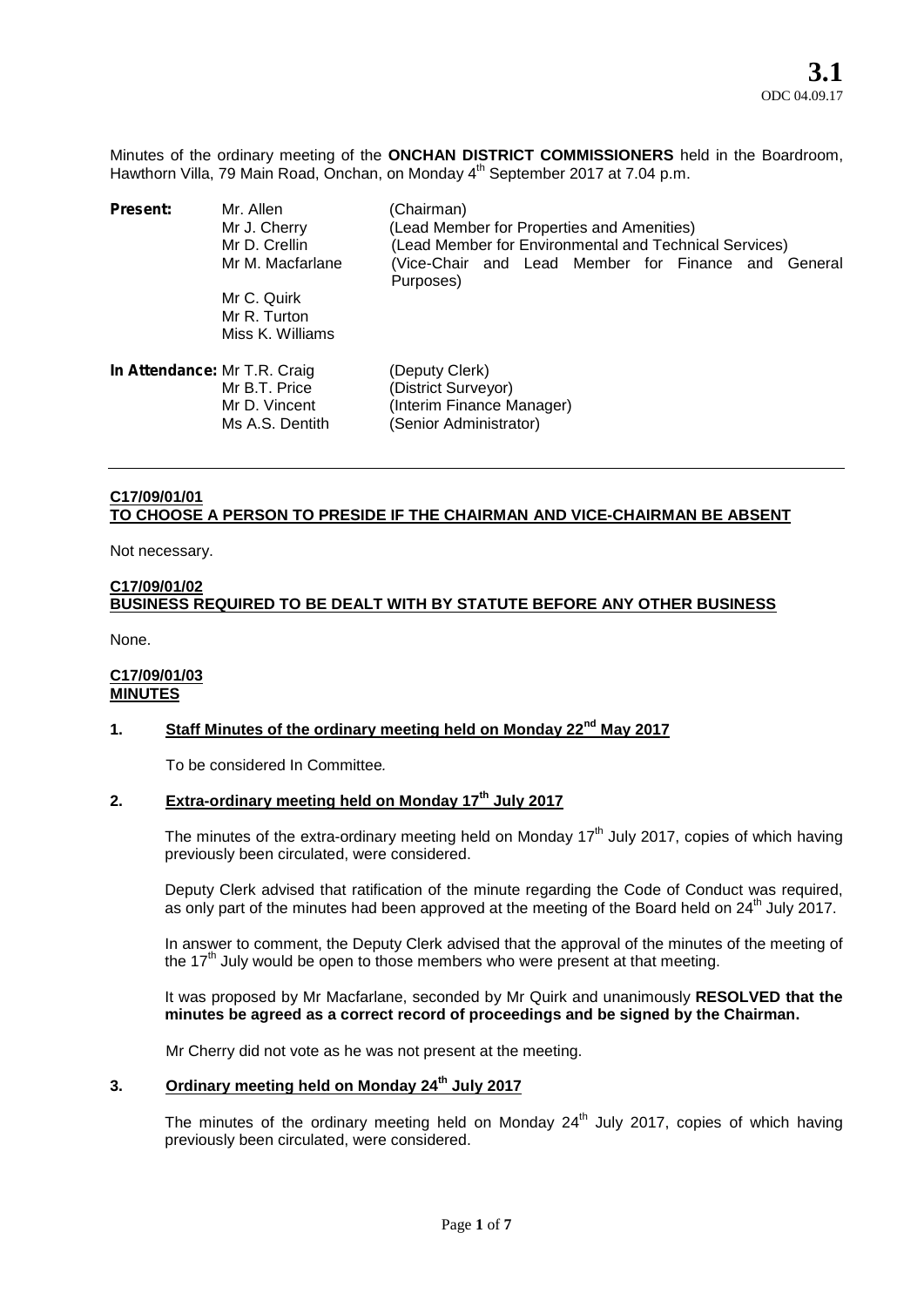It was proposed by Mr Cherry, seconded by Mr Macfarlane and unanimously **RESOLVED that the minutes be agreed as a correct record of proceedings and be signed by the Chairman.**

Miss Williams, Mr Crellin and Mr Quirk did not vote as they were not present at the meeting.

# **4. Ordinary meeting held on Monday 14th August 2017**

The minutes of the ordinary meeting held on Monday  $14<sup>th</sup>$  August 2017, copies of which having previously been circulated, were considered.

A number of amendments were requested as follows:-

- **Attendances** 
	- o Add in Mr C. Quirk to attendances.
- $C17/08/01/04(1)(a)$  Extraordinary meeting held on  $17<sup>th</sup>$  July 2017
	- o Page 3
		- **F** 3<sup>rd</sup> paragraph change to read "were not breached".
			- <sup>t 8th</sup> paragraph change to read "The Chairman stated the interpretation **was different and was challenged".**
			- 10th paragraph last sentence change the word 'felt' to read "**stated".**
	- o Page 4
		- 1<sup>st</sup> paragraph, last sentence, change the word 'felt' to read "**stated".**
		- **2<sup>nd</sup>** paragraph, last line after the word received add in the word **"communication".**
		- 4<sup>th</sup> paragraph delete the words "he felt that".
		- **5** baragraph, first line change the word 'felt' to read "said".
		- **5** 5<sup>th</sup> paragraph, third line after the words 'given was an' add in "a **misleading".**
		- 5 th paragraph, third line change to read **"Orders".**
		- 6th paragraph, first line delete 'felt that what was undertaken' and replace with **"stated the minutes taken".**
		- 6 th paragraph, last line, add in **"to take minutes as has previously been done".**
		- 7<sup>th</sup> paragraph, the words 'the minutes' to read "some minutes".
		- **9**<sup>th</sup> paragraph, change the word 'felt' to read "said".
	- o Page 5
		- **1** <sup>st</sup> paragraph, third line, change the word 'felt' to read "stated."
- C17/08/01/05(1) Land adjacent to Onchan School
	- o Page 5
		- 9 th paragraph, change the word 'felt' to read **"queried if".**
- C17/08/01/06 Minutes continued
	- o Page 6
		- 4 th paragraph, third line, after the word 'debate' add in "**by the Clerk".**
		- 5 th paragraph, at the end of the sentence, add in **"However, the purchase could not have been made by the District Surveyor, without giving him authority to purchase."**
		- <sup>th</sup> paragraph, change the words 'Chief Executive' to read "Clerk".
		- <sup>th</sup> paragraph, delete the word 'officers' and change to read "his behaviour".

Subject to the above amendments, It was proposed by Mr Quirk, seconded by Mr Crellin and **RESOLVED that the minutes be agreed as a correct record of proceedings and be signed by the Chairman.**

| For:     | Messrs Allen, Macfarlane, Crellin, and Quirk |
|----------|----------------------------------------------|
| Against: | Miss Williams, Messrs Cherry and Turton      |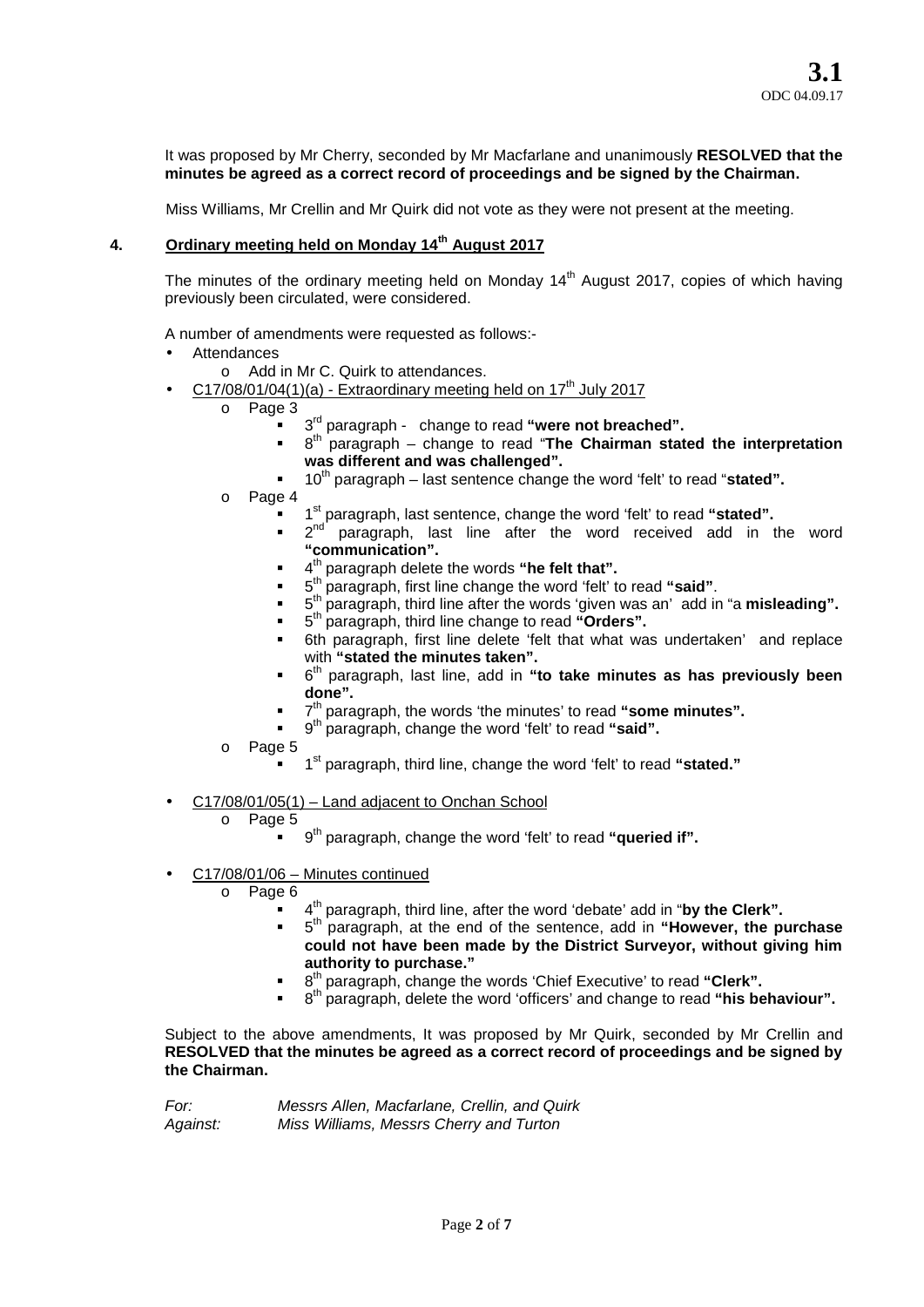# **5. Staff Minutes of the ordinary meeting held on Monday 14th August 2017**

To be considered In Committee*.*

# **6. Staff Minutes of the extra-ordinary meeting held on Monday 21st August 2017**

To be considered In Committee*.*

# **C17/09/01/04 BUSINESS ARISING NOT REFERRED TO IN THE MINUTES OF ANY SPECIAL COMMITTEES**

None.

## **C17/09/01/05 BUSINESS EXPRESSLY REQUIRED BY STATUTE TO BE DONE**

None.

## **C17/09/01/06 BUSINESS ADJOURNED FROM A PREVIOUS MEETING**

None.

#### **C17/09/01/07 PLANNING DECISIONS/COMMUNICATIONS FROM THE DEPARTMENT OF INFRASTRUCTURE PLANNING COMMITTEE**

### **1. Plans to the Board**

- **(a)** The following plans were considered by the Board.
	- (i) PA 17/00548 5 Briarfield Avenue Amended plans showing a flat roof to the proposed extension rather than a pitched roof.

It was proposed by Mr Cherry, seconded by Mr Crellin, and unanimously **RESOLVED that PA 17/00548 – 5 Briarfield Avenue Road be recommended for approval.**

(ii) PA 17/00882 – 10 Harbour View – Proposed increase in size of window to side elevation of lounge and replacement rear fence.

It was proposed by Mr Crellin, seconded by Mr Cherry, and unanimously **RESOLVED that PA 17/00882 – 10 Harbour View be recommended for approval.**

(iii) PA 17/00895 – 1 Manor Park – Proposed fencing and gates to the existing road access to land adjoining 1 Manor Park.

It was proposed by Mr Crellin, seconded by Mr Cherry, and unanimously **RESOLVED that PA 17/00895 – 1 Manor Park be recommended for approval subject to a condition linking the land as garden space to 1 Manor Park.**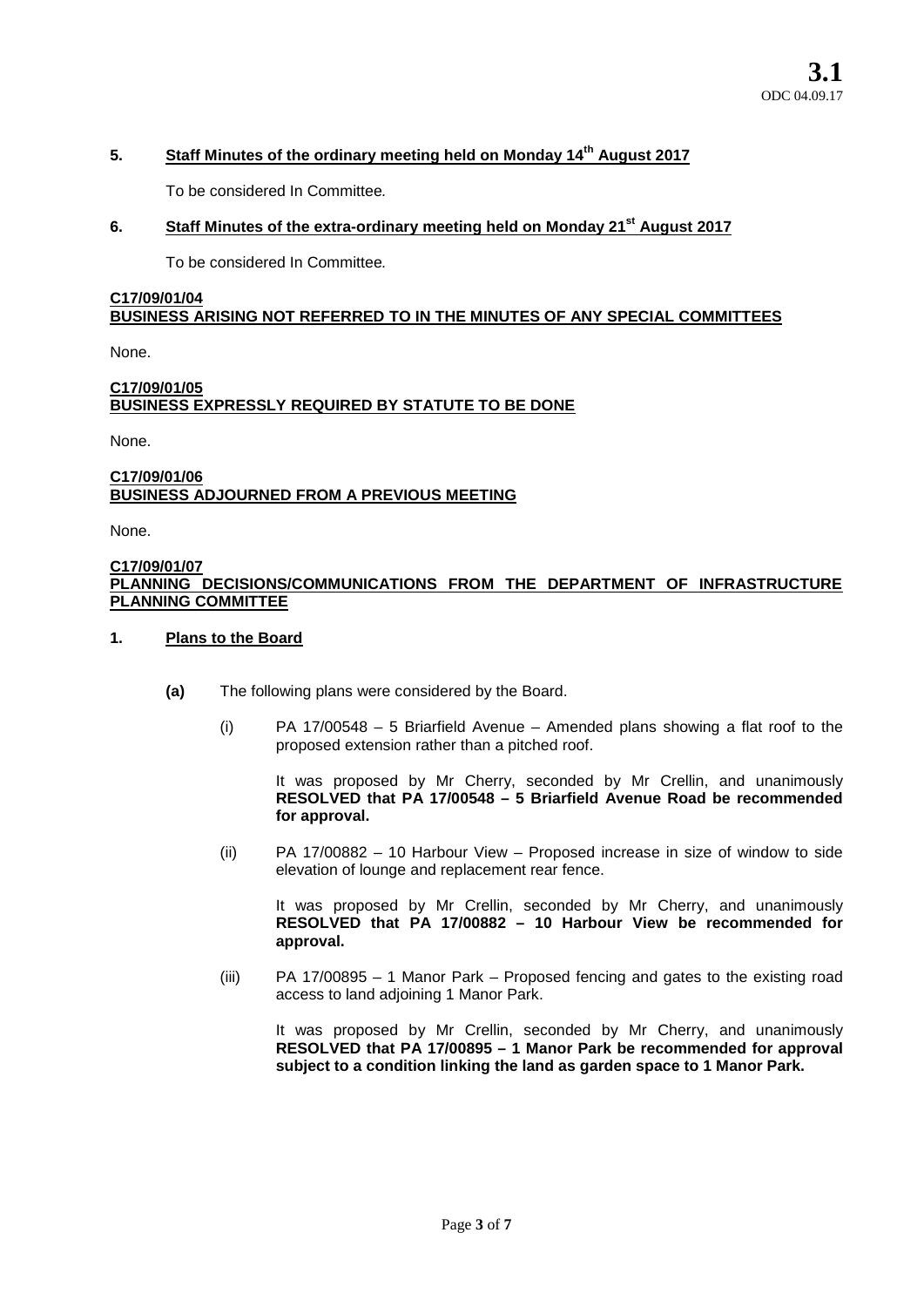# **2. Planning Communications**

#### **(a) PA 16/00859/b – Land adjacent to Onchan School**

The District Surveyor advised that the Authority had been notified of an appeal lodged for this planning application, and advised that he would submit a statement on behalf of the Authority.

The Chairman requested that the statement be considered by the full Board at the next meeting prior to submission to the Planning Committee.

# **C17/09/01/08 REPORT FROM THE CLERK OR OTHER OFFICER**

None.

### **C17/09/01/09 LETTERS, PETITIONS, MEMORIALS AND OTHER COMMUNICATIONS**

#### **1. IOM Woodland Trust – Centenary Park**

Invitation to attend the official opening of the Onchan Centenary Park – Legion Commemorative Wood to take place on Tuesday 12<sup>th</sup> September 2017 at 11.00 a.m. by His Excellency Sir Richard Gozney.

The Deputy Clerk advised of a meeting which he had attended with representatives from the Isle of Man Woodland Trust, together with delegates from the Royal British Legion. Those in attendance were definite in their understanding that they have had initial registration of the site as a recognised War Memorial. The Deputy Clerk informed Members, that for a site to be officially The Deputy Clerk informed Members, that for a site to be officially designated as a recognised War Memorial the application had to through a statutory process and at that point the Authority would be notified and this would give the Board an opportunity to state their opinion.

The Board Members had a brief discussion and continued to oppose the registration of the site as a War Memorial and reiterated their resolution from the previous Board meeting:-

- o "Onchan District Commissioners do not accept the progression to register any area within Centenary Park as a war memorial within the meaning of the War Memorials Act.
- o It is the understanding of Onchan District Commissioners that the ground is licensed to the Isle of Man Woodland Trust for purposes of creating an informal woodland.
- o At no time was it contemplated that Onchan District Commissioners would take on any costs of further maintenance.
- o Onchan District Commissioners will not be budgeting for any maintenance costs. "

In answer to question, the Deputy Clerk advised that a licence had been authorised and issued between Onchan District Commissioners and IOM Woodlands Trust for Centenary Park. He clarified that the Royal British Legion were not mentioned within the licence.

A Member expressed concern that His Excellency the Lieutenant Governor may be given the wrong understanding and may include the mention of an actual war memorial in his address and this may create some precedent which would help the case of the IOM Woodland Trust in their registration application. This is a commemorative wood and that status is not likely to change to incorporate a war memorial on that piece of land for the reasons previously stated.

After a brief discussion, it was agreed that the Deputy Clerk contact the appropriate bodies to give the Board's clear position on the commemorative wood, copy to be issued to the Royal British Legion.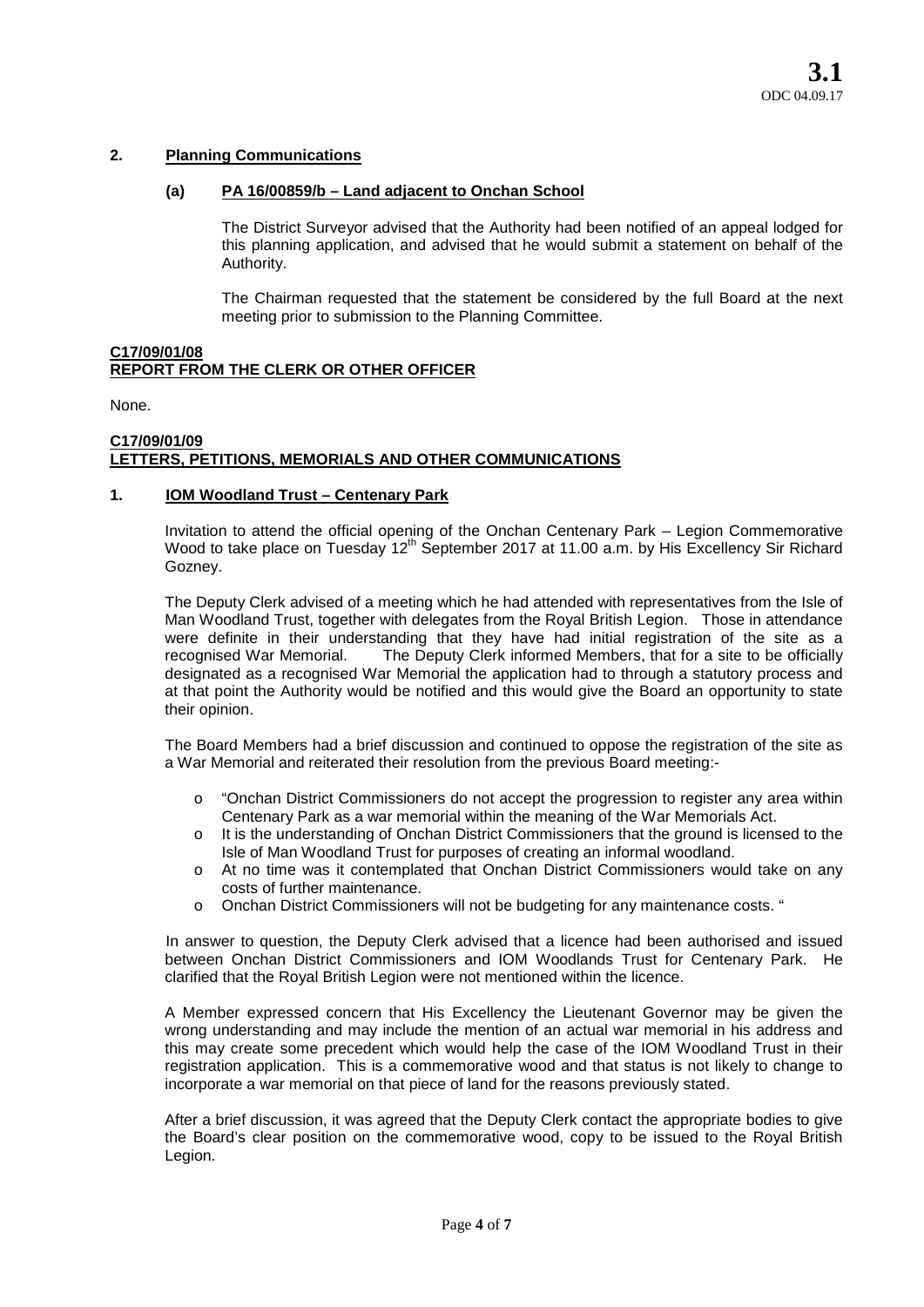#### **C17/09/01/10 QUESTIONS**

None.

#### **C17/09/01/11 MOTIONS**

None.

### **C17/09/01/12 ENVIRONMENTAL AND TECHNICAL SERVICES MATTERS**

# **1. Main Road – Highway Works**

The District Surveyor advised that plans had been circulated regarding alterations to the Main Road, advising that there will be an open evening at Onchan Hub on 5<sup>th</sup> September from 6.30 p.m. for Members of the public to view the plans.

In answer to question, the District Surveyor advised that after consultation, he would assume the plans would need to be accepted by the Department of Infrastructure and that the scheme would be implemented once funds were available.

The Deputy Clerk also advised, that the monthly Commissioners' Surgery will be at Onchan Hub at 6.30 p.m. on the same evening.

# **2. Eastern Civic Amenity Site – Replacement Equipment**

The Deputy Clerk advised of correspondence that he had received advising that the 8 skips operated by the Eastern Civic Amenity Site have been condemned and need to be replaced. He informed Members that he was awaiting a copy of the minutes from the Eastern Civic Amenity Site Joint Committee held in July to confirm the details

The Deputy Clerk advised that under the Joint Agreement, the Authority's proportion is 18% of the overall cost.

The Chairman requested that consideration be carried forward to the next meeting of the Board. He stated that the Board would make their contribution, but required firm costings rather than an estimate.

### **C17/09/01/13 PROPERTIES AND AMENITIES MATTERS**

# **1. C17/08/1/19(1) – Kenyon's Café**

*Mr Macfarlane declared an interest.*

The Deputy Clerk advised that the Clerk had contacted the Trustees of Kenyon's Café forwarding a draft proposal for their consideration. Correspondence had been received that the proposal has not been considered to date, however, indications have been given that equipment is being parred down in anticipation of a move.

The Chairman asked the Deputy Clerk to contact the Trustees of Kenyon's Café to request that the proposal is considered and the outcome communicated to the Deputy Clerk prior to the next meeting of the Board on  $18<sup>th</sup>$  September 2017. This would enable matters to be progressed as quickly as possible.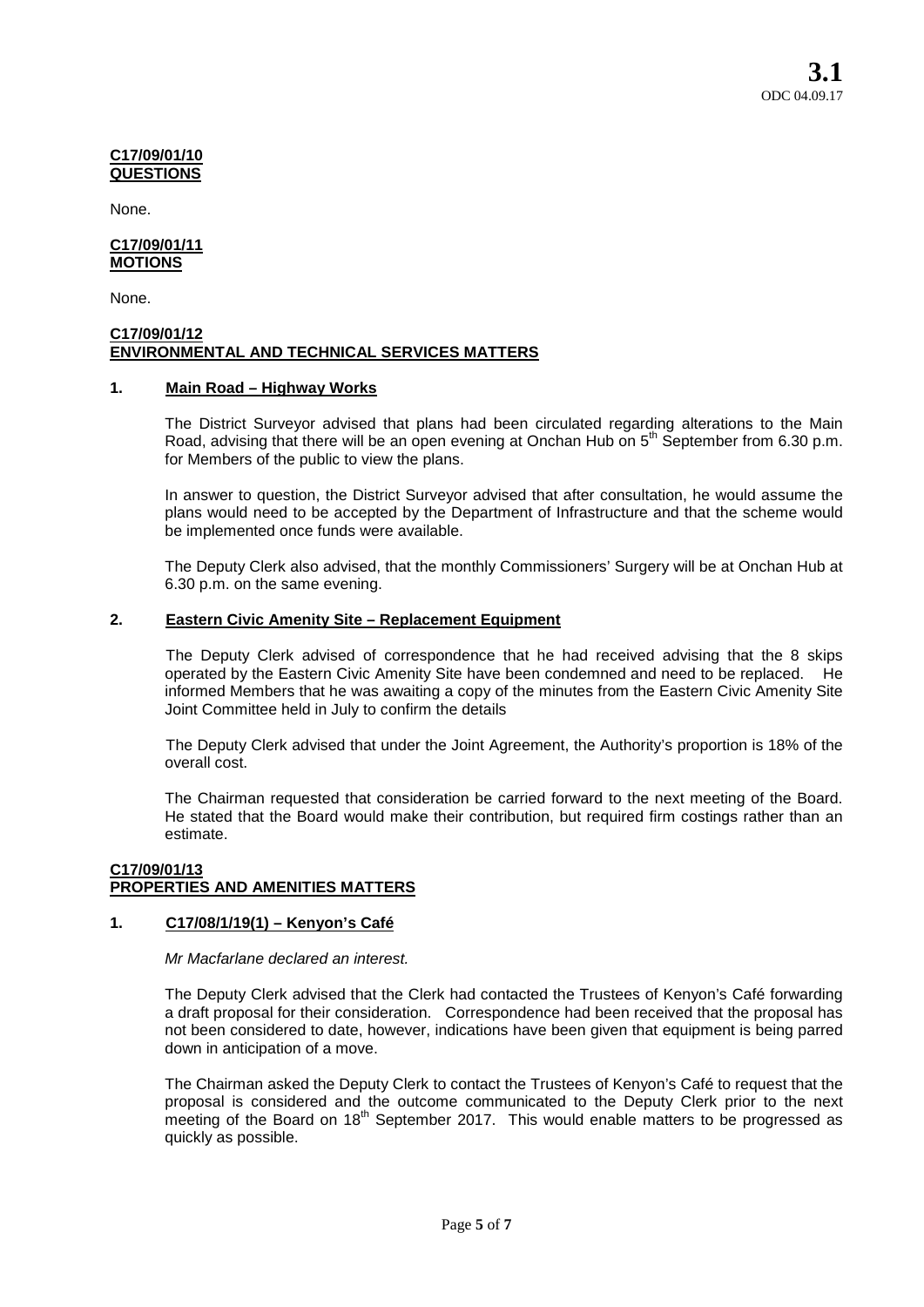### **C17/09/01/14 CHAIRMAN'S ANNOUNCEMENTS**

## **1. Attendances**

2<sup>nd</sup> September – Queens Baton Relay at Onchan Park 30<sup>th</sup> August – King Edward Golf Club presentation of Chairman's Cup

# **2. Dates for the Diary**

5<sup>th</sup> September – Commissioners Surgery

- 7<sup>th</sup> September Summary Reading Scheme, Prize Presentation in Onchan Library
- 17<sup>th</sup> September Onchan District Commissioners' Civic Sunday
- 20<sup>th</sup> September Ashley Park Community Engagement
- $21<sup>st</sup>$  September Joint Board Meeting.
- 25<sup>th</sup> September Quarterly MHKs meeting.

#### **C17/09/01/18 ANY OTHER BUSINESS**

#### 1. **Onchan Park Café Ltd**

The Chairman advised of email correspondence received from the Director of Onchan Park Café Limited with regard to a proposal to manage attractions in Onchan Park over the autumn and winter season.

The Deputy Clerk advised that the proposal has no details with regard to potential costs or outlay to the Authority. There would be a limited range of facilities available as:-

- o The Bowling Greens and the Pitch and Putt lay fallow over the winter months to preserve the turf;
- o The Motor Boats are stored away at the end of the summer season, and the boating lake drained to minimise frost damage.
- o Tennis Courts are available to residents all year round;
- o Kiddi Cars require regular charging, and a member of staff to ensure that they are stored away at the end of each day, and put out at the start of each day.

In answer to comment, the Director of Onchan Park Café Ltd advised from the Public Gallery that the email proposal also detailed plans for using the Arcade. The Board were advised that the public are aware that the Onchan Park Café will be remaining open over the winter season. On a trial basis, there would be no charge to the Authority for the provision of the extra facility.

The Deputy Clerk was requested to gather further details and bring the proposal back to the next meeting of the Board.

#### **C17/09/01/19 MINUTES**

The following matter was considered *In Committee* and transferred to the public domain.

After discussion, it was agreed that an extraordinary meeting of the Board to be held on Thursday  $7<sup>th</sup>$ September at 6.00 p.m. to consider the following matters:-

- 1. To approve as a correct record and sign the minutes of:-
	- Staff Minutes of the ordinary meeting held on Monday 22<sup>nd</sup> May 2017
	- Staff Minutes of the ordinary meeting held on Monday 14<sup>th</sup> August 2017
	- Staff Minutes of the extra-ordinary meeting held on Monday 21<sup>st</sup> August 2017
- 2. Matters arising from such minutes.